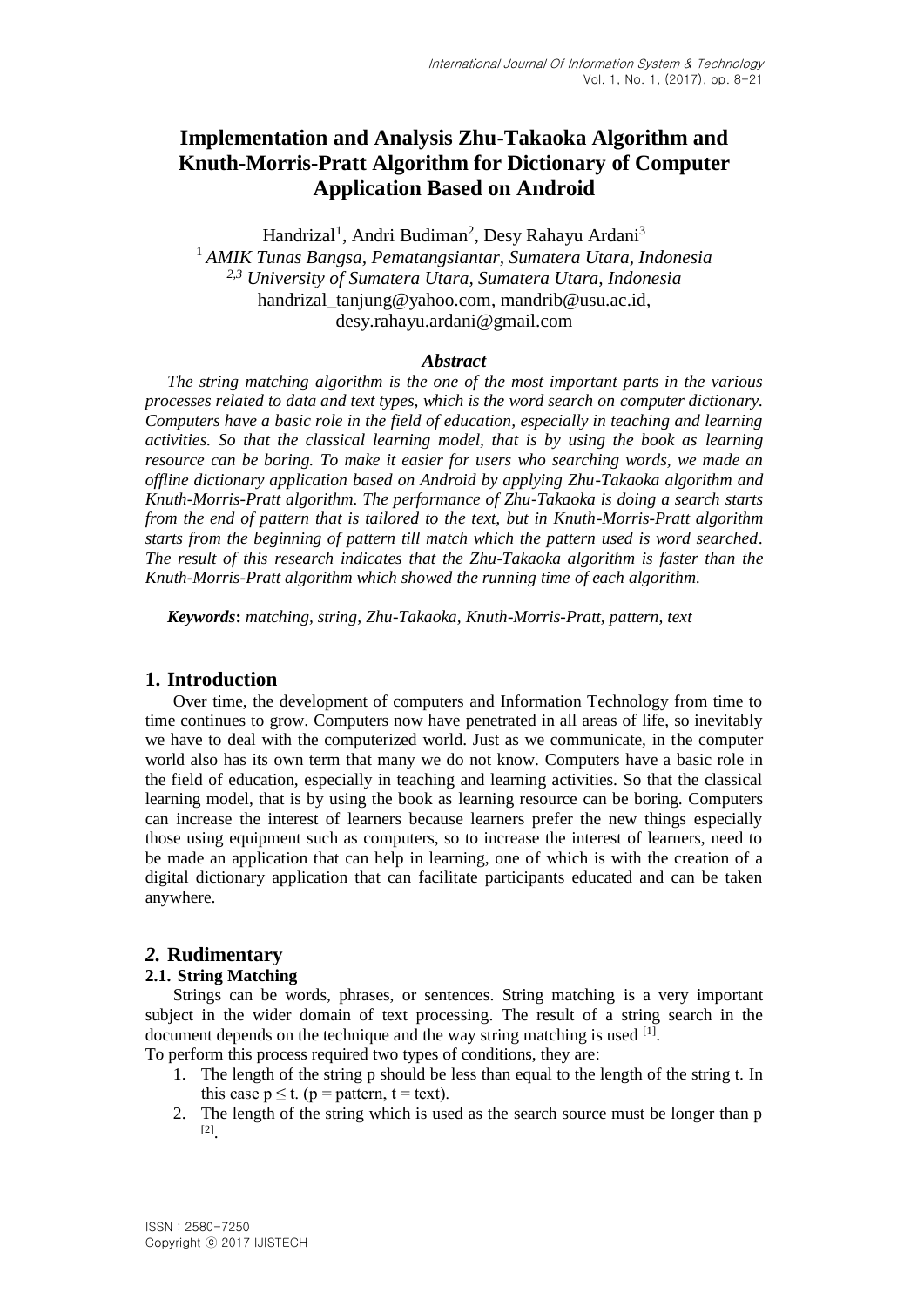$pattern \longrightarrow N$  E E D L E  $text$   $\rightarrow$   $1$  N A H A Y S T A C K <u>N E E D L E</u> I N A

**Figure 1. Text dan String [3]**

#### **2.2. String Matching Algorithm**

String matching algorithm is a basic component in implementing various existing practical software. String matching is used to find one or more strings called patterns (strings that will be matched into text) in strings called text (inputed strings) [1] .

The performances of string matching are:

- 1. Moves the text with in the shift table window which has same size as the pattern
- 2. Takes *window* on the beginning of the text
- 3. Compare by characters on window with characters on the pattern.
- 4. After matching (either result match or not match), shift to right on window. This procedure is performed repeatedly until the window is at the end of the text. This mechanism is called the sliding-window mechanism <sup>[1]</sup>.

#### **2.3. Zhu-Takaoka Algorithm**

The Zhu and Takaoka (ZT) algorithm is a variation of the Boyer-Moore Algorithm having the same characteristics in string searching (from right to left) and using the good suffix <sup>[4]</sup>. These characteristics are divided into two phases: preprocessing phase and search phase. The difference between the Boyer-Moore Algorithm and the Zhu-Takaoka Algorithm lies in the determination stage of the bad character rule. In Boyer-Moore, bad characters consist of only one-dimensional arrays, while in Zhu-Takaoka modified into two-dimensional arrays<sup>[5]</sup>.

The characteristics of Zhu-Takaoka algorithm are:

- 1. Development of Boyer-Moore algorithm
- 2. Using two-dimensional array to calculate the value of shift.
- 3. Matching from right to left

Zhu and Takaoka algorithms are designed which can do a shift by considering badcharacter shifts for two consecutive text characters. During the search phase the comparison is done from right to left and when the window is positioned on the text factor y  $[i \dots j + m-1]$  and the mismatch occurs between x [mk] and y  $[i + mk]$  while x [mk + 1 ..  $[m-1] = y [j + mk + 1.. j + m-1]$  the shift is done with bad-character shift for text characters y  $[i + m - 2]$  and y  $[i + m - 1]$ . A well-shifted table equation is also used to calculate shifts [1] .

In preproccesing the pattern P by calculating the fringe function (in other literature calling overlap function, failure function, etc.) indicating the largest possible s shift by using the comparison formed before the string search. The fringe function depends only on the characters in the pattern, and not on the characters in the text being searched. Therefore, we can perform the initial function calculation before the string search is performed.

#### **2.4. Knuth-Morris-Pratt Algorithm (KMP)**

KMP string searching algorithmsearches for occurrences of a "word" W within a main "text string" T by employing the observation that when a mismatch occurs, the word itself embodies sufficient information to determine where the next match could begin, thus bypassing re-examination of previously matched characters.<sup>[6]</sup>.

This algorithm finds all occurrences of a pattern of length n in the text of length m with the time complexity of O  $(m + n)$ . This algorithm requires only O  $(n)$  space of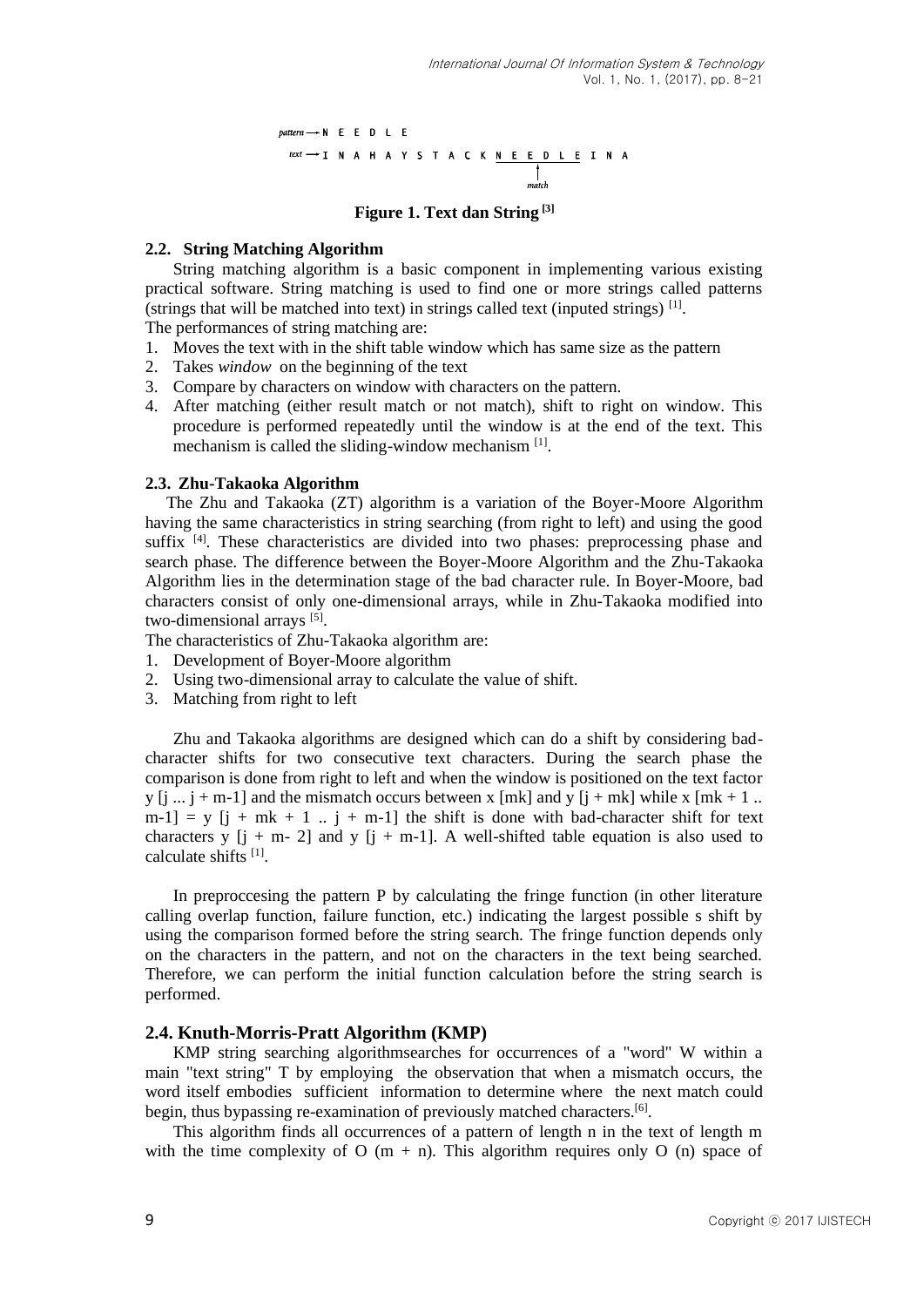internal memory if text is read from external file. All O's quantities do not depend on the size of the alphabet space [7]. Systematically, the steps of the Knuth-Morris-Pratt algorithm when matching strings are as follows:

- 1. The Knuth-Morris-Pratt algorithm begins to match the pattern at the beginning of the text.
- 2. From left to right, this algorithm will match the characters per character pattern, with characters in the corresponding text until one of the following conditions is met:
	- a. The characters in the pattern and in the compared text do not match (mismatch).
	- b. All the characters in the pattern match. Then the algorithm will notify the discovery of this position.
- 3. The algorithm then shifts the pattern according to the next table, and then counts step 2 until the pattern is at the end of the text.

# **2.5. Android**

Android is an operating system for linux-based mobile devices that includes operating systems, middleware, and applications. Android provides an open platform for developers to create apps  $[8]$ .

# **3. Research and Methodology**

# **3.1. Problem Analysis**

The problem of this research is to know the performance comparison of each string matching algorithm, the Knuth-Morris-Pratt algorithm and the Zhu-Takaoka algorithm based on the time difference of the running time in the dictionary of health term. The problems in this study were identified using Ishikawa diagrams. The problems in this study can generally be shown on the ishikawa diagram in Figure 2.



**Figure 2.** *Ishikawa* **Diagram of Problem Analysis** 

In Figure 2. there are four categories in the comparative research of the Knuth-Morris-Pratt algorithm and the Zhu-Takaoka algorithm. The several causes of the four categories are as follows:

- *1.* The user category has difficulties in searching words so that the time spent in searching takes time to be relatife long.
- *2.* Categories of methods, there is no method to be used by comparing the complexity of two algorithms namely the Zhu-Takaoka and Knuth-Morris-Pratt algorithms.
- *3.* Category of material, the dictionary in circulation is still in print form as the book has a shortage because it is made of paper that is easily torn and damaged,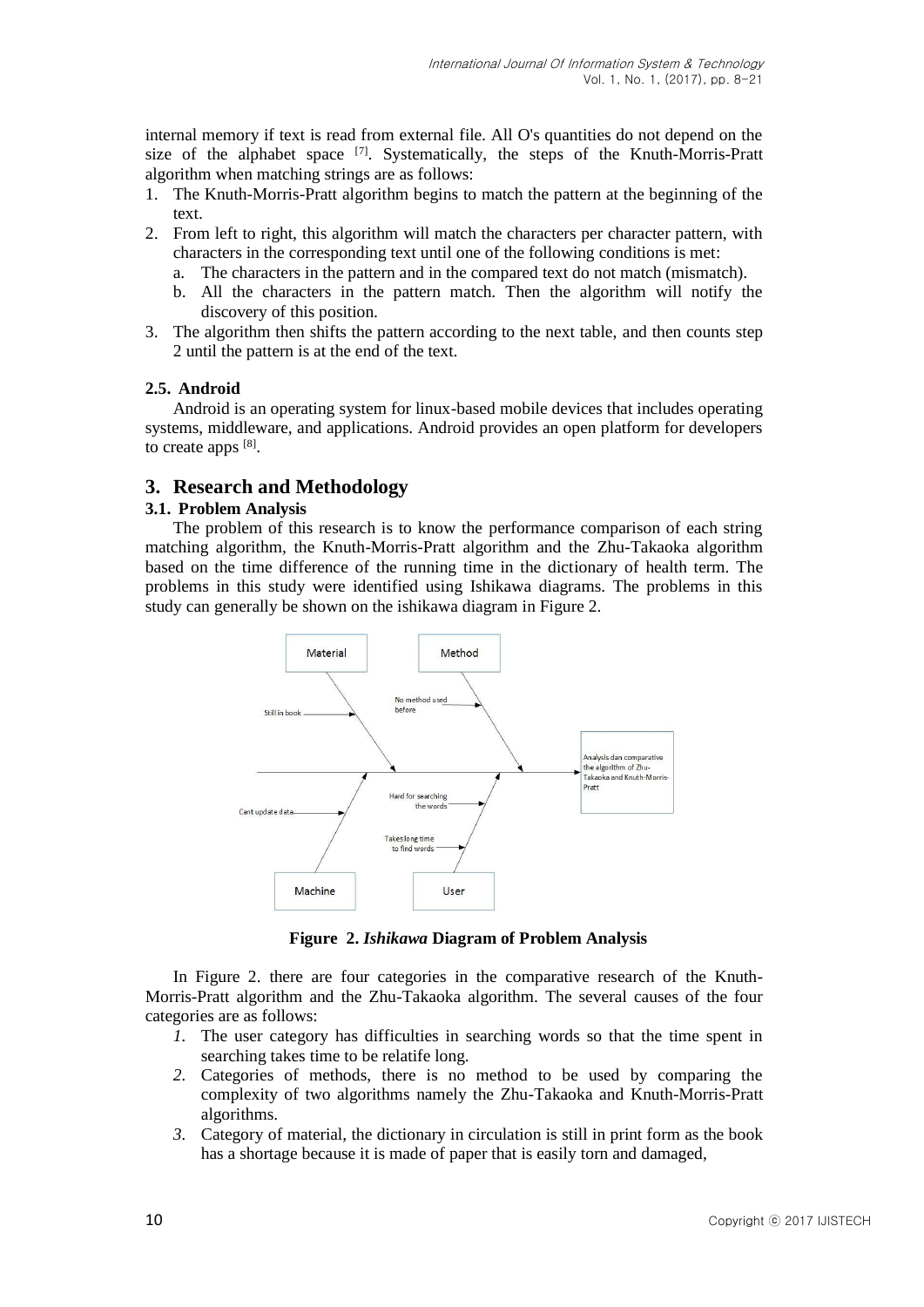*4.* Machine category is data that can not be updated because it still uses dictionary in the form of book.

#### **3.2. Analysis Processing**

Process analysis is designed with the aim to describe the conditions of all processes that occur and provide an overview of the parts of the system designed. The design of this system is made with several diagrams including Flowchart, Use Case Diagram, Activity Diagram, Sequence Diagram, and Class Diagram.

#### **3.2.1. System Flowchart**

The general system flowchart in this application is shown in Figure 3. where the flowchart describes how the system works from the beginning of the system is opened to completion. At the start of the search the user can immediately start the search by entering the word in the search box field. Then the word will be used as a pattern and then sent to the class KMP or ZT class, depending on what type of algorithm will be used by the user. Then the data in the database will be converted into data in the form of an arraylist to then be sent also on the class KMP or class ZT as text. The word entered then used as a pattern will be compared with data from the database that has been used as an arraylist as text one by one with what type of algorithm used by user. If the input pattern is found in the text, the text is displayed in the list form below the Search Box field, otherwise it is not displayed. Figure 3. Illustrates the search flowchart in this application:



**Figure 3. System Flowchart**

#### **3.2.2. Use Case Diagram**

Use case diagram is the functionality of a system, so that customers or users of the system understand and understand the usefulness of the system to be built. In Figure 4. describes activities that can be performed by the user, where users can search the health term by determining the Knuth-Morris-Pratt algorithm or the Zhu-Takaoka algorithm to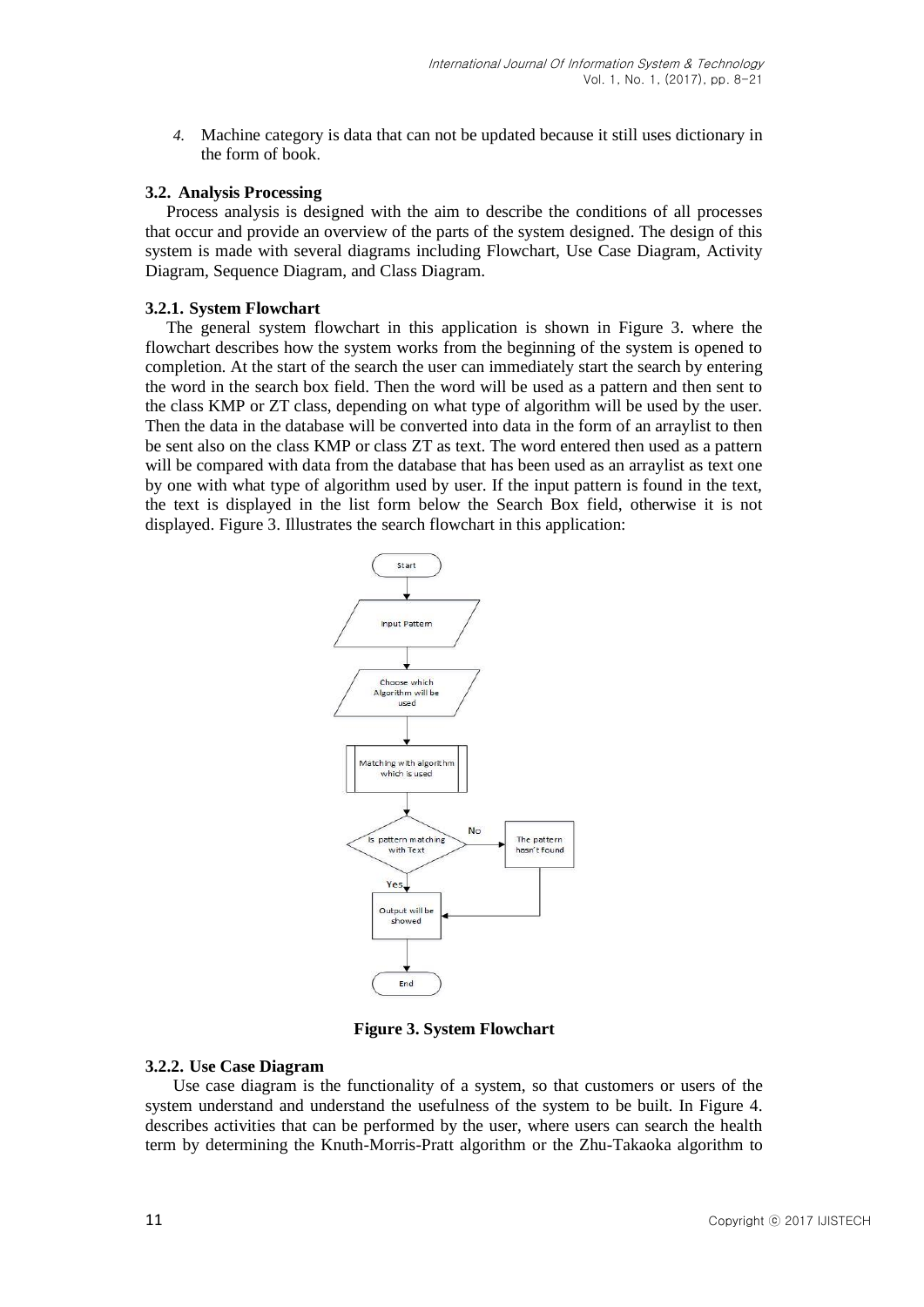be selected first. After that, the user inputs the word to be searched and will check the term is or does not exist in the health dictionary application. From the word search results will record the time and display the time (running time) and the number of words found to the system screen for each algorithm and if the search word is not found then the system will display notification (result not found).



**Figure 4.** *Use Case Diagram*

# **3.2.3. System Flowchart of Zhu-Takaoka Algorithm**

In Figure 5. is a flowchart of the string search steps of the Zhu-Takaoka algorithm, in case of a mismatch it will be shifted based on the greatest value between bmGs [i] and ztbc  $[y [i + m-2]] [y [i + m -1]]$ . Whereas if a match is found then the shift is done by the value i of bmGs at position 0 or value  $i = 0$ .



**Figure 5. Flowchart of Zhu-Takaoka Algorithm**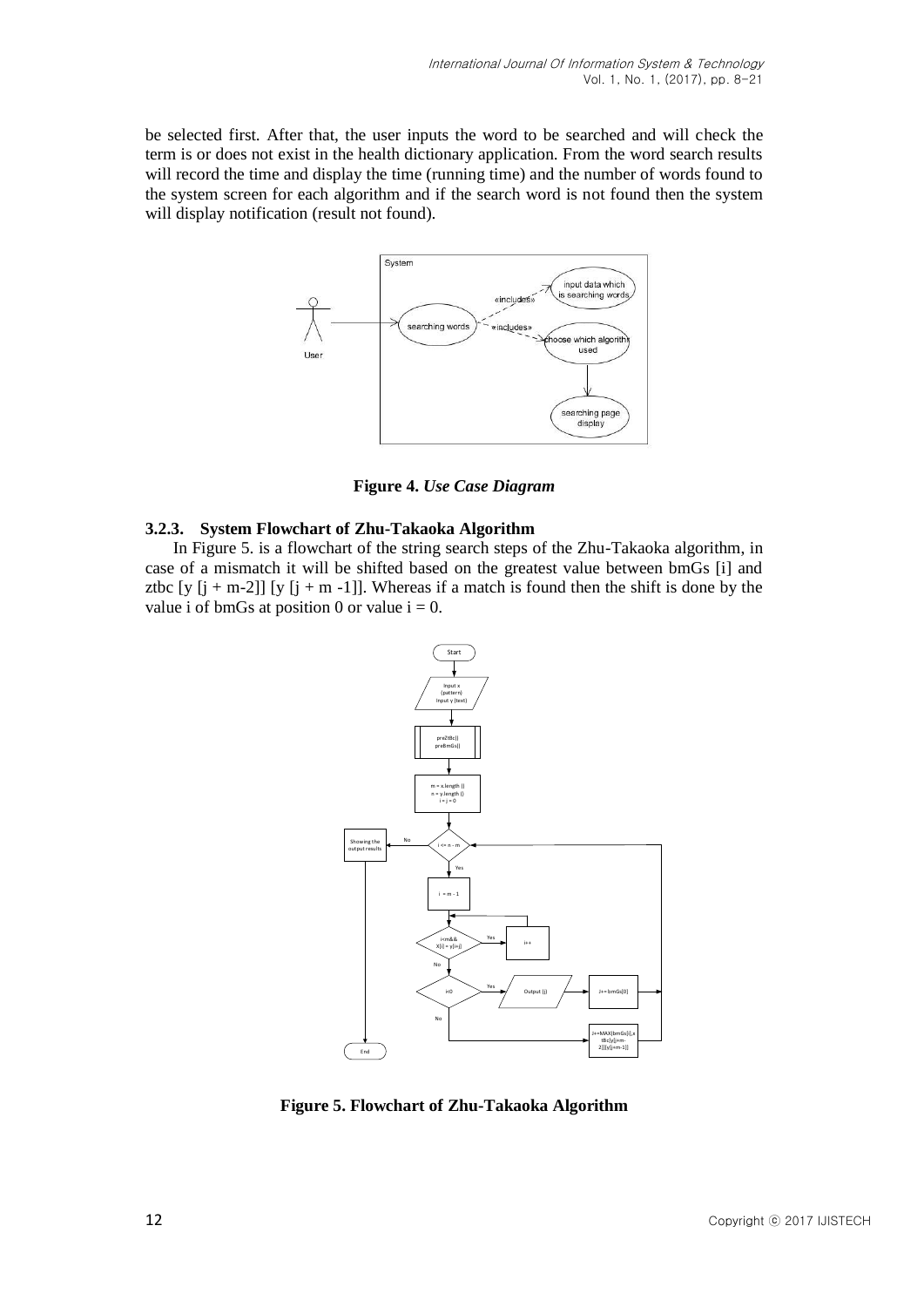# **3.2.4. Flowchart of Knuth-Morris-Pratt Algorithm**



**Figure 6.** *Flowchart of Knuth-Morris-Pratt Algorithm*

# **4. Results and Discussion**

# **4.1. System Implementation**

In the implementation process of this system there are 3 (three) activity page view, which is main activity main menu as welcome activity, and main activity of  $ZT$  algorithm and KMP algorithm as text search menu. While the buttons contained in the main menu as well as the search menu there is 1 button "search" is used to start a text search according to the word entered.

# **4.2. System Testing**

System testing is done to ensure the system after it is built can run well in accordance with the analysis and design that has been designed. The main focus of this research is to examine how the system performs string search on health terms using the Zhu-Takaoka and Knuth-Morris-Pratt algorithms

#### **4.2.1. Search String Test with Zhu-Takaoka Algorithm**

The way to search the text is to input the word into the search engine and select the "ZT" algorithm by pressing the "Search" button then the system will automatically display the search results. This process is shown in Figure 7.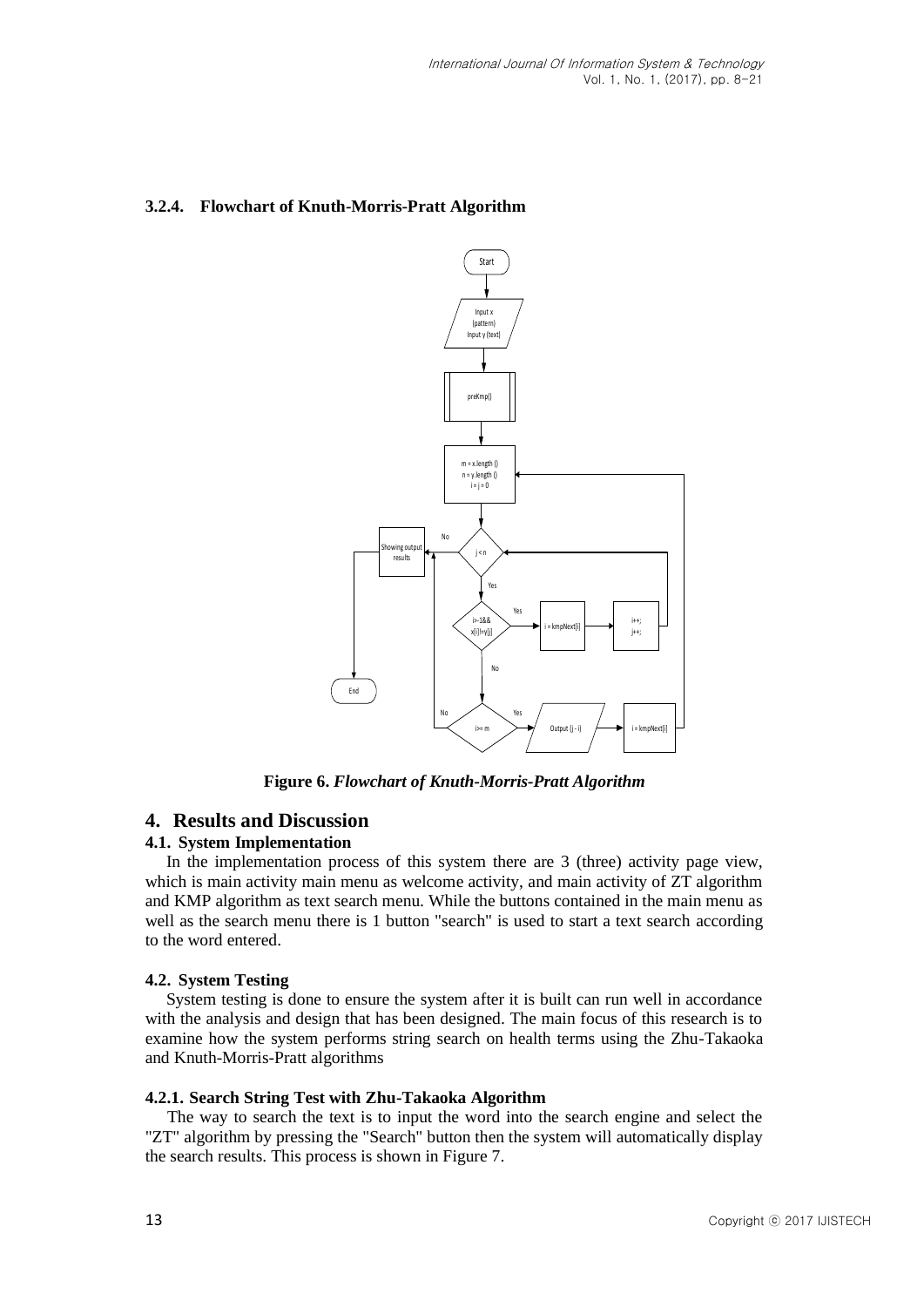

**Figure 7. String Search in Zhu-Takaoka Algorithm Page Display 1**

In Figure 7. the search results using the "ZT" algorithm with the "av" pattern resulted in running time of 32.425156 ms and the number of words found was 5 words.

# **4.2.2. Search String Test with Knuth-Morris-Pratt Algorithm**

The way to search the text is to input the word into the search engine and select the "KMP" algorithm by pressing the "Search" button then the system will automatically display the search results. This process is shown in Figure 8.

| [⊒ ⊕                                                                                                                                                                                                                                                                                                                                                                                                                                                                                                                                              | <b>◯ Mill Anil 23% 21:49</b> |
|---------------------------------------------------------------------------------------------------------------------------------------------------------------------------------------------------------------------------------------------------------------------------------------------------------------------------------------------------------------------------------------------------------------------------------------------------------------------------------------------------------------------------------------------------|------------------------------|
| <b>Computer Dictionary</b>                                                                                                                                                                                                                                                                                                                                                                                                                                                                                                                        |                              |
| ac:                                                                                                                                                                                                                                                                                                                                                                                                                                                                                                                                               |                              |
| ZT                                                                                                                                                                                                                                                                                                                                                                                                                                                                                                                                                | $\bullet$ KMP                |
| <b>Result</b><br>Running Time: 7.656461 ms<br>Found 15 words                                                                                                                                                                                                                                                                                                                                                                                                                                                                                      |                              |
| access<br>The act of reading data from or writing data to memory, 2.<br>Connection to the Internet or other network or system.                                                                                                                                                                                                                                                                                                                                                                                                                    |                              |
| accessibillity<br>A quality of software, hardware, or a complete computer system<br>that makes it usable by people with one or more physical<br>disabilities, such as restricted mobility, blindness, or deafness.                                                                                                                                                                                                                                                                                                                                |                              |
| access method<br>See access mechanism.                                                                                                                                                                                                                                                                                                                                                                                                                                                                                                            |                              |
| <b>Backbone</b><br>A network of communication transmis-sion that carries major<br>traffic between smaller networks. The backbones of the Internet.<br>including communications carriers such as Sprint and MCI.<br>can span thousands of miles using microwave relays and<br>dedicated lines. 2. The smaller networks (compared with the<br>entire Internet) that perform the bulk of the packet switching<br>of Internet com-munication. Today these smaller networks still<br>conclet of the naturales that were additionally developed to make |                              |
|                                                                                                                                                                                                                                                                                                                                                                                                                                                                                                                                                   |                              |

**Figure 8. String Search in Knuth-Morris-Pratt Algorithm Page Display**

In Figure 8. the search results using the "KMP" algorithm with the "av" pattern resulted in running time of 33.40446 ms and the number of words found was 5 words.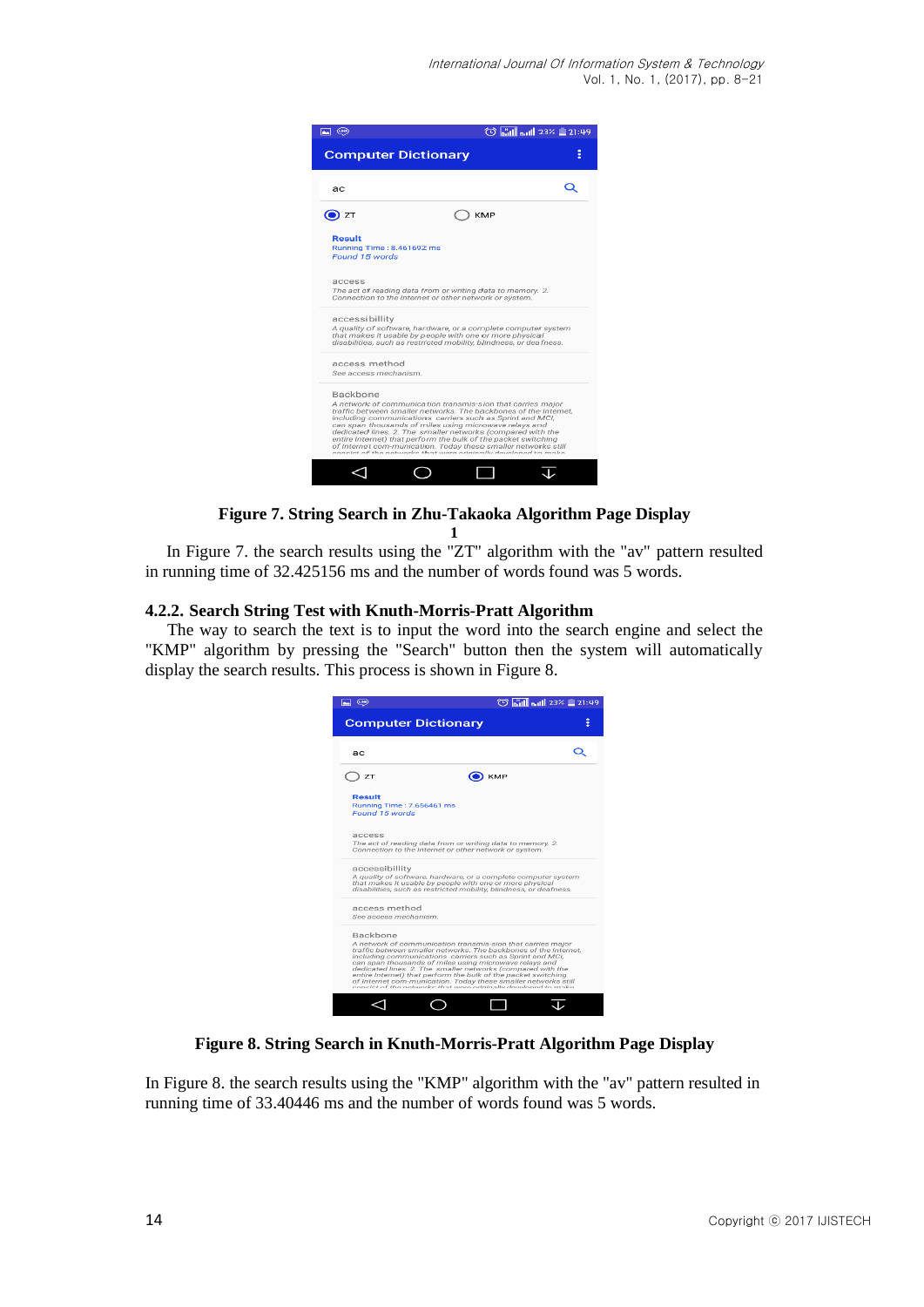# **4.3. The Test Results**

Test results from this research are running time of word search and word count found in Algorithm of Zhu-Takoka and Knuth-Morris-Pratt Algorithm done to different strings.

#### **Table 1. Test Result of Zhu-Takaoka Algorithm and Knuth-Morris-Pratt Algorithm on Computer Dictionary Application**

The results of the test shown in Table 1 show that the total comparative results of the two algorithms is the Zhu-Takaoka algorithm has a low total Running Time value

| N <sub>0</sub> | <b>Pattern</b>            | <b>Running time</b><br>(ms) |            | <b>Finding word</b><br>result | <b>Result</b>   |
|----------------|---------------------------|-----------------------------|------------|-------------------------------|-----------------|
|                |                           | ZT                          | <b>KMP</b> |                               |                 |
| $\mathbf{1}$   | $\bullet$<br>$\mathbf{1}$ | 10.51                       | 8.65       | 365                           | Match           |
| $\overline{2}$ | 1n                        | 10.00                       | 12.62      | 57                            | Match           |
| 3              | inf                       | 8.97                        | 10.41      | 4                             | Match           |
| 4              | info                      | 12.24                       | 11.59      | 1                             | Match           |
| 5              | infor                     | 10.50                       | 10.43      | $\mathbf{1}$                  | Match           |
| 6              | inform                    | 9.68                        | 11.60      |                               | Match           |
| 7              | informa                   | 7.81                        | 10.49      |                               | <b>Match</b>    |
| 8              | informat                  | 9.05                        | 10.99      | $\mathbf{1}$                  | Match           |
| 9              | informati                 | 14.76                       | 15.88      | 1                             | Match           |
| 10             | informatii                | 10.28                       | 9.84       | $\theta$                      | <i>Mismatch</i> |
| <b>Total</b>   |                           | 103.8                       | 112.5      |                               |                 |
| Average        |                           | 10.38                       | 11.25      |                               |                 |

compared to the Knuth-Morris-Pratt algorithm, where the Zhu-Takoka algorithm is faster for word matching than the algorithm Knuth-Morris-Pratt.



# **Figure 9. Comparison Chart Results Running Time Algorithm Zhu-Takaoka and Knuth-Morris-Pratt Algorithm**

From the graph above it can be explained that the speed of each algorithm depends on the number of words found in the dictionary. In the Zhu-Takaoka (ZT) algorithm, the required running time will be lower than the Knuth-Morris-Pratt (KMP) algorithm based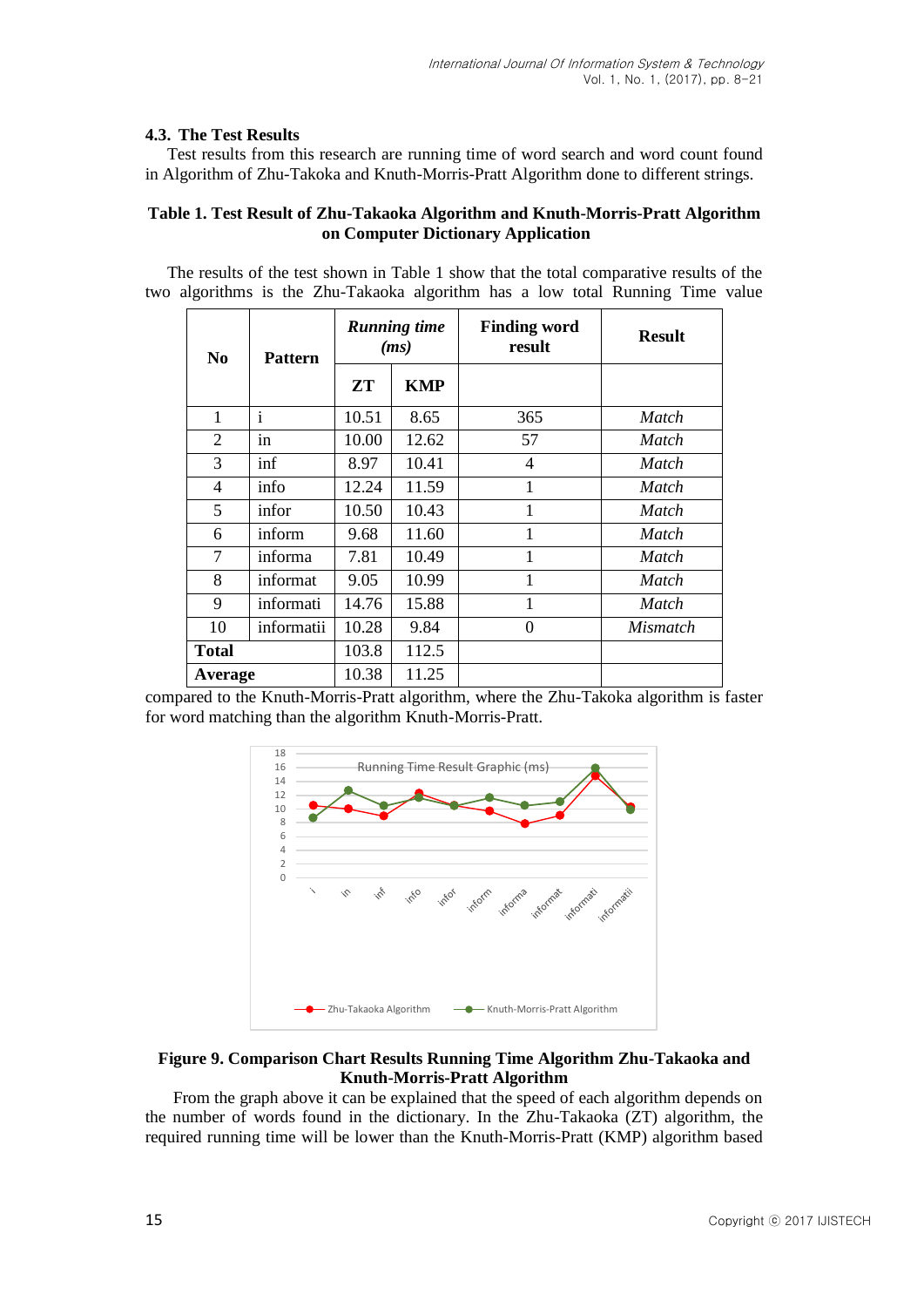on the length of the pattern searched, while the running time on the KMP algorithm will be higher if the input pattern is more than 1 text character.

# **4.4. The Complexity of Time**

The complexity of time is done by seeking the big theta of the existing pseudocode. This pseudocode is part of a program that has been designed in accordance with the Zhu-Takaoka algorithm and the Knuth-Morris-Pratt algorithm. The calculation results from the time complexity of the two algorithms using the average case / big theta notation are presented in Table 2.

# **4.4.1. The Time Complexity of Knuth-Morris-Pratt Algorithm**

**Table 2. Time Complexity in Preprocessing of Knuth-Morris-Pratt Algorithm**

| <b>Program Code</b>                        | $\mathbf C$    | # | C#               |
|--------------------------------------------|----------------|---|------------------|
| $Integer[] table = new Integer[W.length];$ | $C_1$          | 1 | $C_1$            |
| int pos = 2;                               | C <sub>2</sub> | 1 | C <sub>2</sub>   |
| <b>int</b> cnd = 0;                        | C <sub>2</sub> | 1 | C <sub>2</sub>   |
| $table[0] = -1$ ; $table[1] = 0$ ;         | $C_3$          | 1 | $C_3$            |
| while( $pos < W.length$ ) {                | C <sub>4</sub> | m | $C_4m$           |
| $if(W[pos-1] == W[end])$ {                 | $C_5$          | m | $C_5m$           |
| $table[pos] = end;$                        | $C_3$          | m | $C_3m$           |
| $\text{cnd} == 1$ ;                        | $C_6$          | m | $C_6m$           |
| $pos += 1;$                                | $C_7$          | m | C <sub>7</sub> m |
| else if $\text{(cnd} > 0)$                 | $C_8$          | m | $C_8m$           |
| $cnd = table[cmd];$                        | $C_6$          | m | $C_6m$           |
| else {                                     | C <sub>9</sub> | m | $C_9m$           |
| $table[pos] = 0;$                          | $C_3$          | m | $C_3m$           |
| $pos += 1;$                                | C <sub>7</sub> | m | $C_7m$           |
|                                            | $C_{10}$       | 1 | $C_{10}$         |
| <b>return</b> table; }                     |                |   |                  |

From the calculation of running time in the table then obtained:

$$
T(n) = (C_1 + 2C_2 + C_3 + 2C_4 + C_{10}) m^0 + (2C_3 + C_4)
$$

$$
+ C_5 + 2C_6 + 2C_7 + C_8 + C_9 \mid m^1
$$

$$
T(n) = m^0 + m^1
$$

 $T(n) = \theta(m)$ 

**Table 3. Time Complexity of Knuth- Morris-Pratt Algorithm**

| <b>Program Code</b>                 | $\mathbf C$                | # | C#             |
|-------------------------------------|----------------------------|---|----------------|
| $char[]$ W = pattern.toCharArray(); | $C_1$                      | 1 | $C_1$          |
| $char[] S = source.toCharArray();$  | $C_1$                      | 1 | $C_1$          |
| $if(W.length == 0)$                 | C <sub>2</sub>             |   | C <sub>2</sub> |
| return $0$ ;                        | $C_3$                      | 1 | $C_3$          |
| $if(S.length == 0)$                 | $\rm{C}_2$                 | 1 | C <sub>2</sub> |
| return $-1$ ;                       | $C_3$                      | 1 | $C_3$          |
| int $m = 0$ ;                       | $C_4$                      | 1 | $C_4$          |
| int $i = 0$ ;                       | $\rm C_4$                  | 1 | $C_4$          |
| Integer[] $T = createTable(S);$     | $C_5$                      | 1 | $C_5$          |
| while( $m+i < S$ .length) {         | $C_6$                      | n | $C_6n$         |
| $if(W[i] == S[m+i])$ {              | C <sub>2</sub>             | n | $C_2$ n        |
| $if(i == W.length-1)$               | $\mathbf{C}^{\mathcal{P}}$ | n | $C_2$ n        |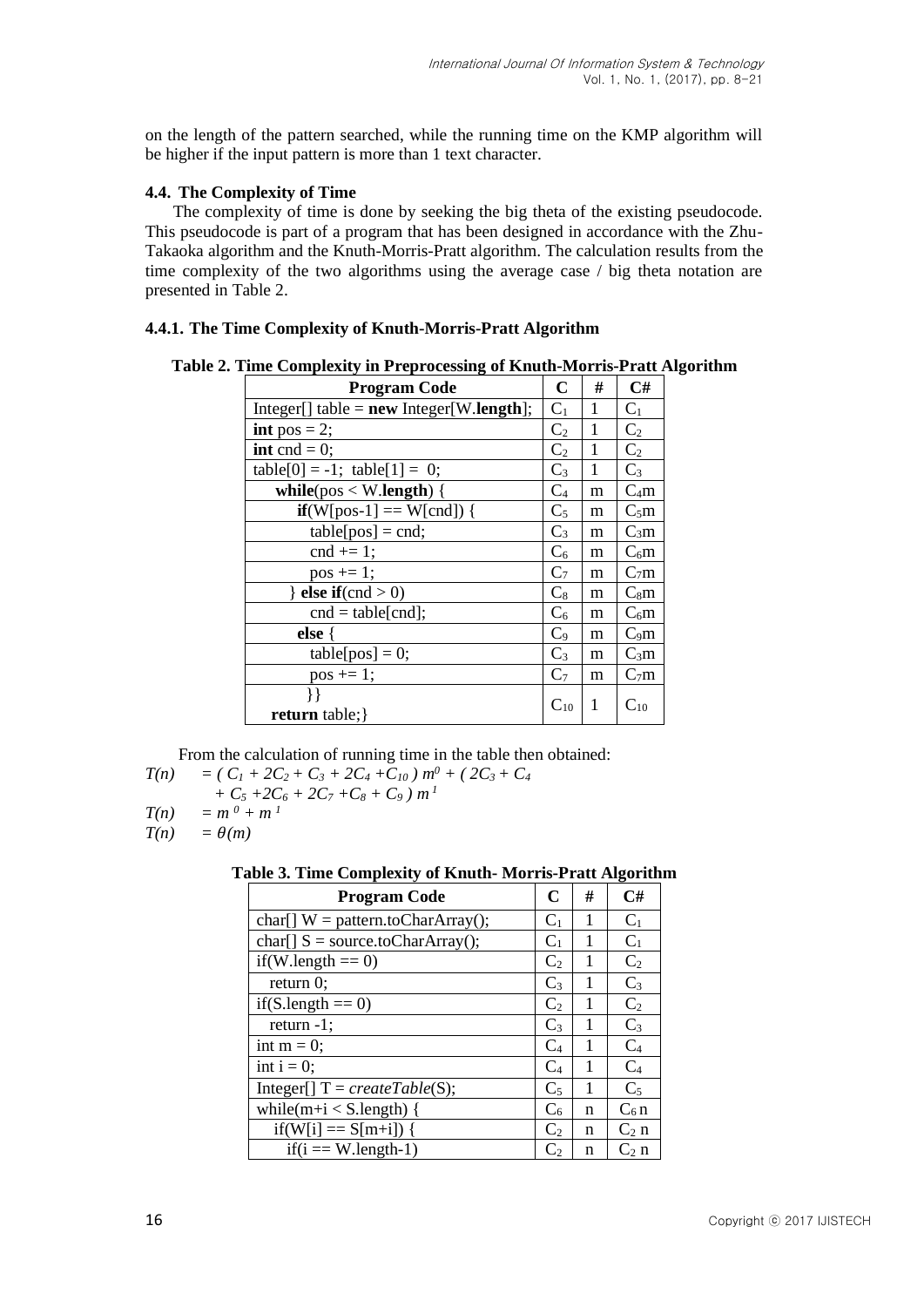| return m;            | $C_3$          | n | $C_3 n$ |
|----------------------|----------------|---|---------|
| $i \neq 1;$          | $C_7$          | n | $C_7$ n |
| else                 | $C_8$          | n | $C_8$ n |
| $m = (m+i - T[i])$ ; | $C_9$          | n | $C_9$ n |
| $if(T[i] > -1)$      | C <sub>2</sub> | n | $C_2$ n |
| $i = T[i];$          | $C_7$          | n | $C_7$ n |
| else                 | $\mathrm{C}_8$ | n | $C_8$ n |
| $i = 0$ ;            | C <sub>7</sub> | n | $C7$ n  |
|                      |                |   |         |
| return $-1$ ; }      | C3             |   |         |

$$
T(n) = (2C_1 + 2C_2 + 3C_3 + 2C_4 + C_5) n^{0} + (2C_2 + C_3 + C_6 + 3C_7 + 2C_8 + C_9) n^{1}
$$
  

$$
T(n) = n^{0} + n^{1}
$$

 $T(n) = \theta(n)$ 

In the Knuth-Morris-Pratt algorithm, the preprocessing phase is  $T(n) = \theta(m)$  and the search phase has T (n) =  $\theta$  (n). Then the complexity of the Knuth-Morris-Pratt algorithm is T (n) =  $\theta$  (m + n).

# **4.4.2. The Complexity Time of Zhu-Takaoka Algorithm**

#### **Table 4. Complexity of PreZtbc Function in Zhu-Takaoka Algorithm**

| <b>Program Code</b>                        | C              | #               | C#                    |
|--------------------------------------------|----------------|-----------------|-----------------------|
| int i, j, $m = x.length, z = ztBc.length;$ | $C_1$          | 1               | $C_1$                 |
| for $(i = 0; i < z; ++i)$                  | C <sub>2</sub> | m               | $C_2m$                |
| for $(i = 0; j < z; ++j)$                  | C <sub>2</sub> | mn              | $C_2$ mn              |
| $ztBc[i][j] = m;$                          | $C_3$          | mn <sup>2</sup> | $C_3$ mn <sup>2</sup> |
| for $(i = 0; i < z; ++i)$                  | $\mathbf{C}_2$ | m               | $C_2m$                |
| $ztBc[i][x[0]] = m - 1;$                   | $C_3$          | m               | $C_3m$                |
| for $(i = 1; i < m - 1; ++i)$              | C <sub>2</sub> | m               | $C_2m$                |
| $ztBc[x[i - 1]][x[i]] = m -1-i;$           | $C_3$          | m               | $C_3m$                |

 $T(n) = (C_1 + 2C_2 m + 2 C_3 m + C_2 m n + 2 C_3 m n^2)$ 

 $T(n) = \theta(mn^2)$ 

# **Table 5. Complexity of Suffixes Function in Zhu-Takaoka Algorithm**

| <b>Program Code</b>                                | C              | # | C#             |
|----------------------------------------------------|----------------|---|----------------|
| int $f = 0$ , g, i, m = x.length;                  | $C_1$          |   | $C_1$          |
| suff[m - 1] = m;                                   | C <sub>2</sub> |   | C <sub>2</sub> |
| $g = m - 1$ ;                                      | $C_3$          |   | $C_3$          |
| for $(i = m - 2; i >= 0; -i)$                      | C <sub>4</sub> | m | $C_4 m$        |
| if $(i > g \&& \text{suffix} + m - 1 - f < i - g)$ | $C_5$          | m | $C_5 m$        |
| $\text{suffix}[i] = \text{suffix}[i + m - 1 - f];$ | C <sub>2</sub> | m | $C_2 m$        |
| else {                                             | C <sub>6</sub> | m | $C_6$ m        |
| if $(i < g)$                                       | $C_5$          | m | $C_5 m$        |
| $g = 1$ ;                                          | $C_3$          | m | $C_3$ m        |
| $f = i$ ;                                          | $\rm{C}_7$     | m | $C_7 m$        |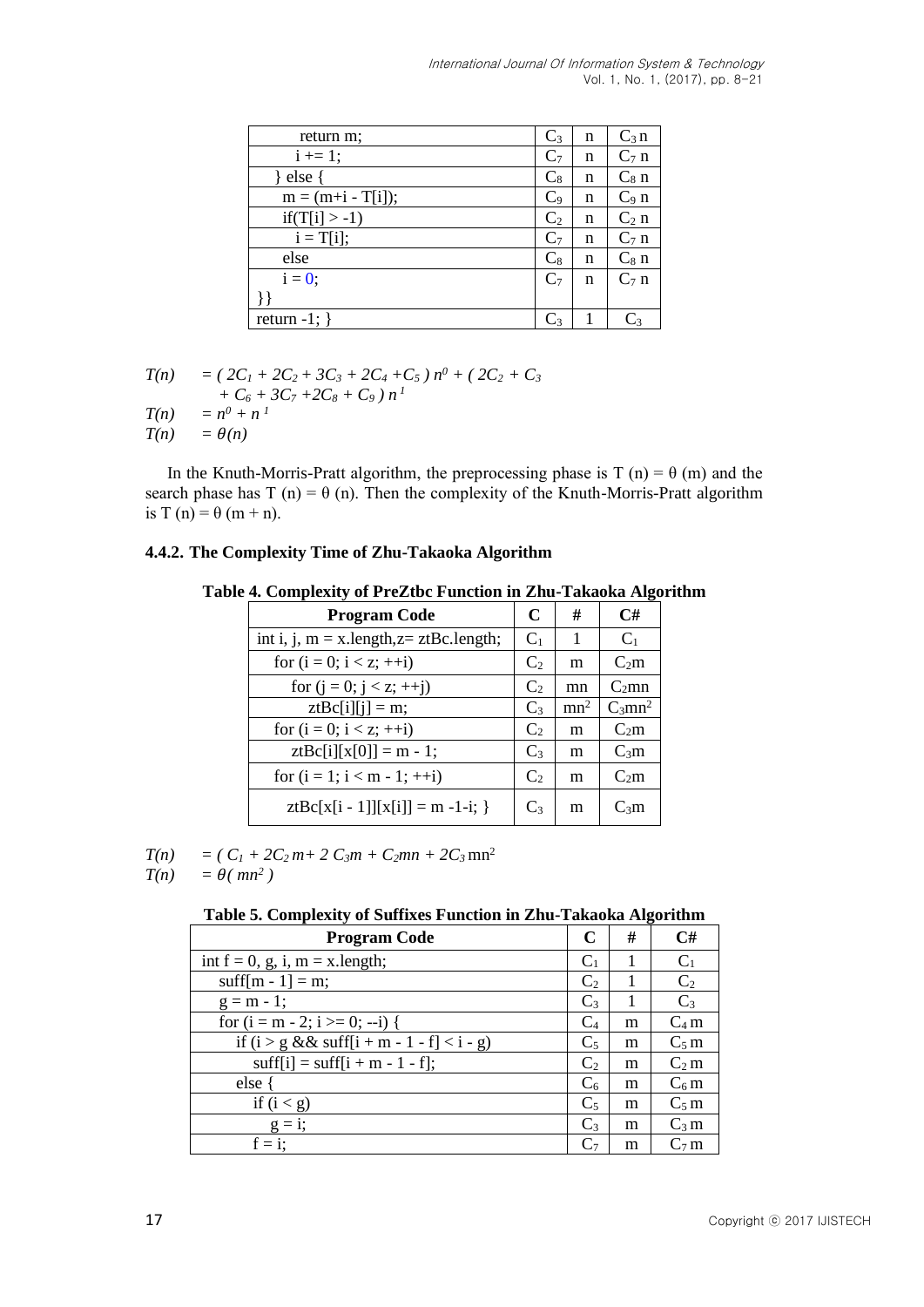| while $(g \ge 0 \&& x[g] = x[g + m - 1 - f])$ | m | $C_8$ m                    |
|-----------------------------------------------|---|----------------------------|
| $-2$                                          |   | $\mathsf{C}_9\,\mathsf{m}$ |
| suff[i] = $f - g$ ;                           | m | $C_2$ m                    |

$$
T(n) = (C_1 + C_2 + C_3)m^0 + (2C_2 + C_3 + C_4 + 2C_5 + C_6 + C_7 + C_8 + C_9)m^1
$$

 $T(n) = \theta(m)$ 

**Table 6. Complexity of PreBmGs Function in Zhu-Takaoka Algorithm**

| <b>Program Code</b>                       | C              | #              | C#             |
|-------------------------------------------|----------------|----------------|----------------|
| int i, j, $m = x.length$ ;                | $C_1$          | 1              | $C_1$          |
| $int[]$ suff = new int[m];                | C <sub>1</sub> | 1              | $C_1$          |
| <i>suffixes</i> (x, suff);                | C <sub>2</sub> | 1              | C <sub>2</sub> |
| for $(i = 0; i < m; ++i)$                 | $C_3$          | m              | $C_3m$         |
| $bmGs[i] = m;$                            | $C_4$          | m              | $C_4m$         |
| $j = 0;$                                  | $C_5$          | m              | $C_5m$         |
| for $(i = m - 1; i >= 0; -i)$             | $C_3$          | m              | $C_3m$         |
| if $(suff[i] == i + 1)$                   | $C_6$          | m              | $C_6m$         |
| for $(j < m - 1 - i; ++j)$                | $C_3$          | m <sup>2</sup> | $C_3m^2$       |
| if $(bmGs[j] == m)$                       | $C_6$          | m <sup>2</sup> | $C_6m^2$       |
| $bmGs[i] = m - 1 - i;$                    | C <sub>4</sub> | m <sup>2</sup> | $C_4m^2$       |
| for $(i = 0; i \le m - 2; ++i)$           | $C_3$          | m              | $C_3m$         |
| $bmGs[m - 1 - surf[i]] = m -$<br>$1 - i;$ | $C_4$          | m              | $C_4m$         |

From the calculation of running time table above:

$$
T(n) = (2 C1 + C2)m0 + (3C3 + 2C4 + 2C5 + C6)m1 +( C3 + C4 + C6)m2= m0 + m1 + m2T(n) = \theta(m2)
$$

# **Table 7. Complexity of BM Function Zhu-Takaoka Algorithm**

| <b>Program Code</b>                        | C                          | #  | C#                |
|--------------------------------------------|----------------------------|----|-------------------|
| int[][] ztBc = new int[256][256];          | C <sub>1</sub>             |    | $C_1$             |
| $int[] bmGs = new int[m];$                 | $C_1$                      |    | $C_1$             |
| preZtBc(x, ztBc);                          | C <sub>2</sub>             |    | C <sub>2</sub>    |
| preBmGs(x, bmGs);                          | $\mathbf{C}^{\mathcal{P}}$ |    | C <sub>2</sub>    |
| $i = 0$ ;                                  | $C_3$                      |    | $C_3$             |
| while $(i \le n - m)$ {                    | $\mathrm{C}_4$             | m  | $C_4m$            |
| $i = m - 1$ ;                              | C <sub>5</sub>             | m  | $C_5m$            |
| while $(i \ge 0 \& 8 \& x[i] == y[i + j])$ | $\rm C_4$                  | mn | C <sub>4</sub> mn |
| $-1$ ;                                     | $C_6$                      | m  | $C_6m$            |
| if $(i < 0)$                               | C <sub>7</sub>             | m  | C <sub>7</sub> m  |
| result.add(i);                             | $\rm{C}_8$                 |    | $\rm{C}_8$        |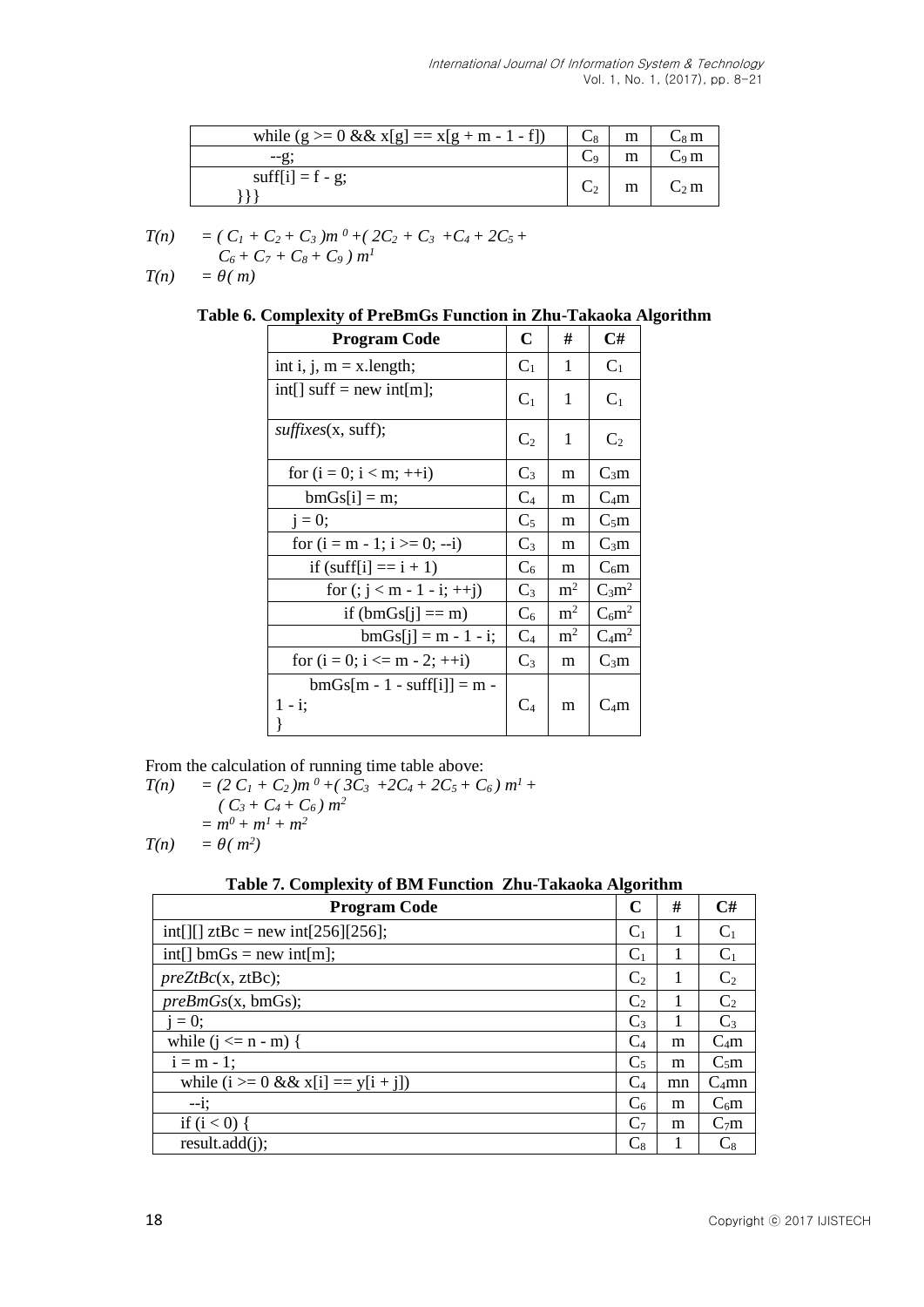| $i == b m Gs[0];$                                           | $\mathcal{L}_{9}$ | m | C9m                      |
|-------------------------------------------------------------|-------------------|---|--------------------------|
| } else if(j + m - 2 > = 0) {                                | $C_{10}$          | m | $C_{10}m$                |
| $j == Math.max(bmGs[i], ztBc[y[i + m - 2]][y[i + m - 1]]);$ | Cq                | m | $C_9m$                   |
| else                                                        |                   | m | $C_{11}m$                |
| $i == b m Gs[i];$                                           | $\mathrm{C}_9$    | m | $\mathrm{C}_9\mathrm{m}$ |
| return result; }                                            | $\mathrm{C}_{12}$ |   |                          |

 $T(n) = (2C_1 + 2C_2 + C_3 + C_8 + C_12) m^0 + (C_4 + C_4 n)^{1/2}$  $+ C_5 + C_6 + C_7 + 2C_9 \quad C_{10} + C_{11} \cdot m^1 + C_4 \cdot mn$  $= m^0 + m^1 + mn$ 

 $T(n) = \theta(mn)$ 

In the Zhu-Takaoka algorithm, the pre-process phase ztBc has  $T(n) = \Theta(mn^2)$ , Suffix T phase (n) =  $\Theta$  (m), the pre-process phase of bmGs has T (n) =  $\Theta$  (m<sup>2</sup>), and the search phase has  $T(n) = \Theta$  (mn). Then the complexity of the Zhu-Takaoka Algorithm is  $\Theta$  (mn).

# **5. Conclution**

From the design and manufacture to the program testing with Zhu-Takaoka algorithm and Knuth-Morris-Pratt algorithm, it can be obtained some conclusions and suggestions for further program development.

# **5.1. Conclution**

From the research conducted, the conclusions that can be taken are:

- 1. The application of string matching algorithm that is Zhu-Takaoka algorithm and Knuth-Morris-Pratt algorithm is by doing the implementation into a dictionary application of health term so that it can be known to optimize the use of both algorithm by doing system test.
- 2. Comparative results in the study show that the Zhu-Takaoka algorithm is faster than the Knuth-Morris-Pratt algorithm seen based on the running time used in the word search process and depending on the number of words found with the average Zhu-Takaoka algorithm result and the Knuth-Morris-Pratt algorithm because the workings of these two algorithms are very different. In the Zhu-Takaoka algorithm the word search is performed by shifting characters based on ztBc and bmGs, while Knuth-Morris-Pratt performs the search process by using fringe functions.
- 3. The time complexity of the Zhu-Takaoka algorithm is  $\Theta$  (mn), and the Knuth-Morris-Pratt algorithm is  $\Theta$  (m + n), where to calculate the fringe functions, this algorithm takes time  $\Theta$  (m) and for string searching requires time  $\Theta$  (n).

# **5.2. Suggestions**

The following are suggestions that can be used for the development phase of this system's research, among others:

- 1. It is suggested to further development to compare performance with other string matching algorithms such as Smith Waterman, Approxiamate string matching, and Rabin Karp algorithm to find out which string matching algorithm has the fastest time complexity.P
- 2. Further development can create dictionaries online so that data can be updated automatically on the user application without having to re-install the application.

# **References**

[1] Charras, C. & Lecroq, T. 2004. Handbook of Exact String-Matching Algorithms. London: King's College Publications.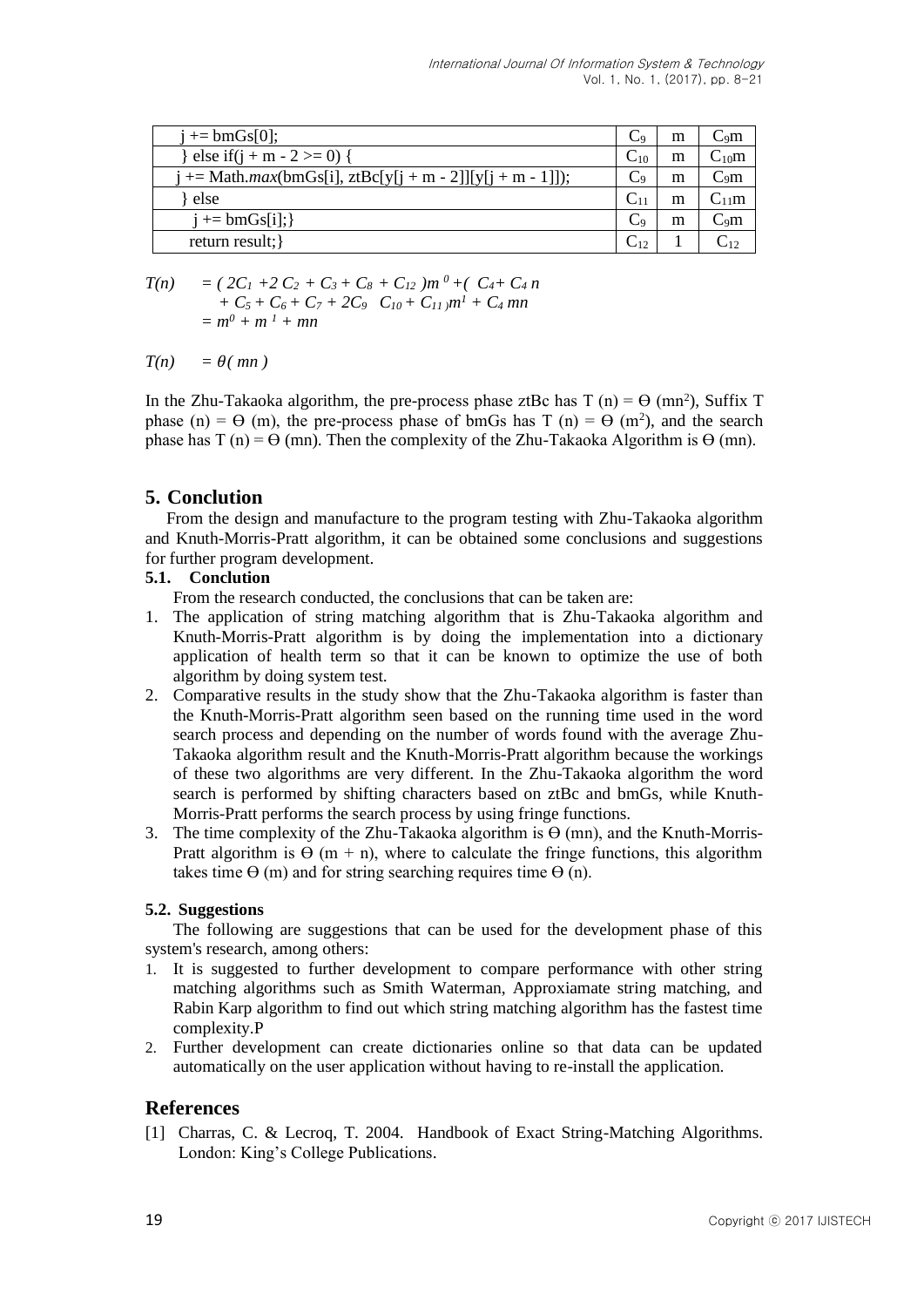- [2] Abu-Zaid, Ibrahim M. & Emad Kh. El-Rayyes. 2012. Parallel Search Using KMP Algorithm in Arabic String. Int. J. of Science and Technology. Vol.2 No.7 : pp. 2224-3577.
- [3] Wayne,K. & Sedgewick, R. 2014. Algorithms Fourth Edition: Substring Searc.
- [4] ZHU, R.F. and TAKAOKA, T. 1987. On Improving the Average Case of The Boyer-Moore String Matching Algorithm. Journal of Information Processing 10(3) pp.173 177.
- [5] Sumit K. Aggarwal, 2005. Analysis of string-searching algorithms on biological sequence databases. Research Communications, Vol. 89, No. 2 pp. 368-374.
- [6] Singla, Nimisha & Deepak Garg. 2012. String Matching Algorithms and Their Applicability in various Application, Int. J. of Soft Computing and Engineering. Vol.I pp. 2231-2307.
- [7] R.Sadli, 2001. Optimization of sequence queries in database systems, Proceeding PODS '01 Proceedings of the twentieth ACM SIGMOD-SIGACT-SIGART symposium on Principles of database systems, pp. 71-81..
- [8] Margaret B, 2011. Android: Changing the Mobile Landscape, IEEE pervasive Computing Vol. 10 No. 1 pp 4-7.